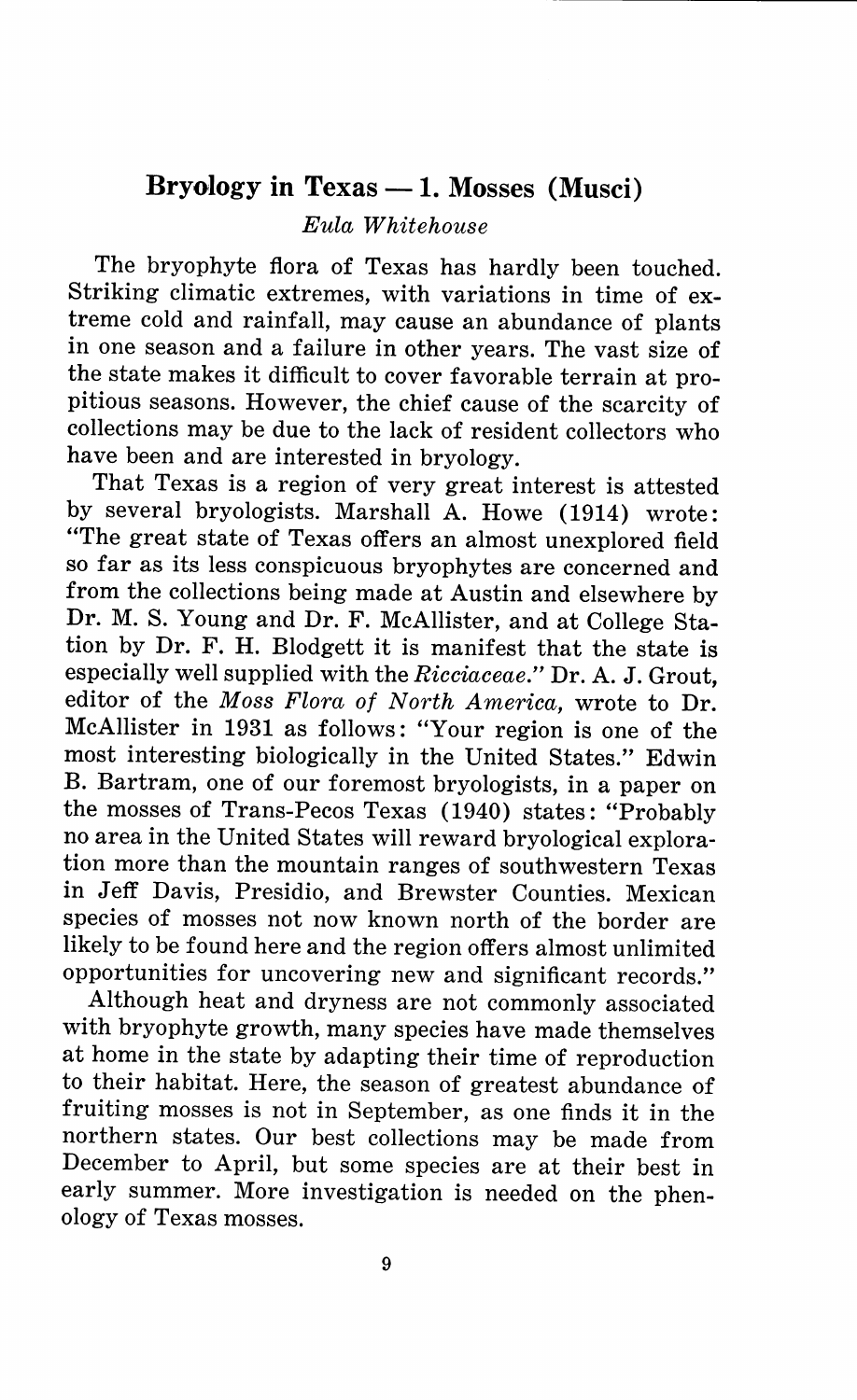In the spring of 1950 I checked for Texas specimens the moss herbaria of Duke University, New York Botanical Garden, University of Michigan, and the United States National Herbarium. Partial checks were also made at the Academy of Natural Sciences of Philadelphia, University of Tennessee, Chicago Natural History Museum, and the Missouri Botanical Garden. The greatest number of specimens at present are found at Southern Methodist University and the University of Texas. The collections of the New York Botanical Garden and the National Herbarium (numbering some 200 specimens each) were the next largest. Dr. Grout's collection at Duke University has not been entirely mounted; but it should contain many duplicates of University of Texas specimens, as much of their material had been sent to Grout for identification. Several hundred duplicates from the University of Texas Herbarium may also be found in the Southern Methodist University Herbarium. E. B. Bartram's herbarium at Bushkill, Pennsylvania, contains many mosses from the western part of our State. Prof. H. S. Conard's herbarium at Grinnell, Iowa, contains many duplicates of my specimens and of those collected by Miss Mary Gentry of Houston. A large collection of Texas mosses made in the spring of 1947 by A. M. Harvill, Jr. was found at the University of Michigan, but it had not been identified nor incorporated into that herbarium. Dr. C. L. Lundell of the Texas Research Foundation has a number of unidentified mosses in his herbarium. Undoubtedly many specimens were overlooked, and other collections exist; but the entire total is too small to give an adequate picture of the moss flora of the State. A thorough study needs to be made of all specimens as soon as more material is available.

The data given in this paper have been compiled from a catalogue (soon to be published) of Texas mosses written by Dr. Fred McAllister and myself. When Dr. McAllister's failing health and his death in 1949 interrupted his work, I began work on the catalogue and added to it the mosses which I had collected in recent years. Dr. McAllister's collections were chiefly made in the central and southern parts of the state, while my recent collections have been more numerous in the northern and eastern portions. At this time I have not made a critical analysis of all specimens, but in the catalogue I have listed the determination *as given,* excep<sup>t</sup>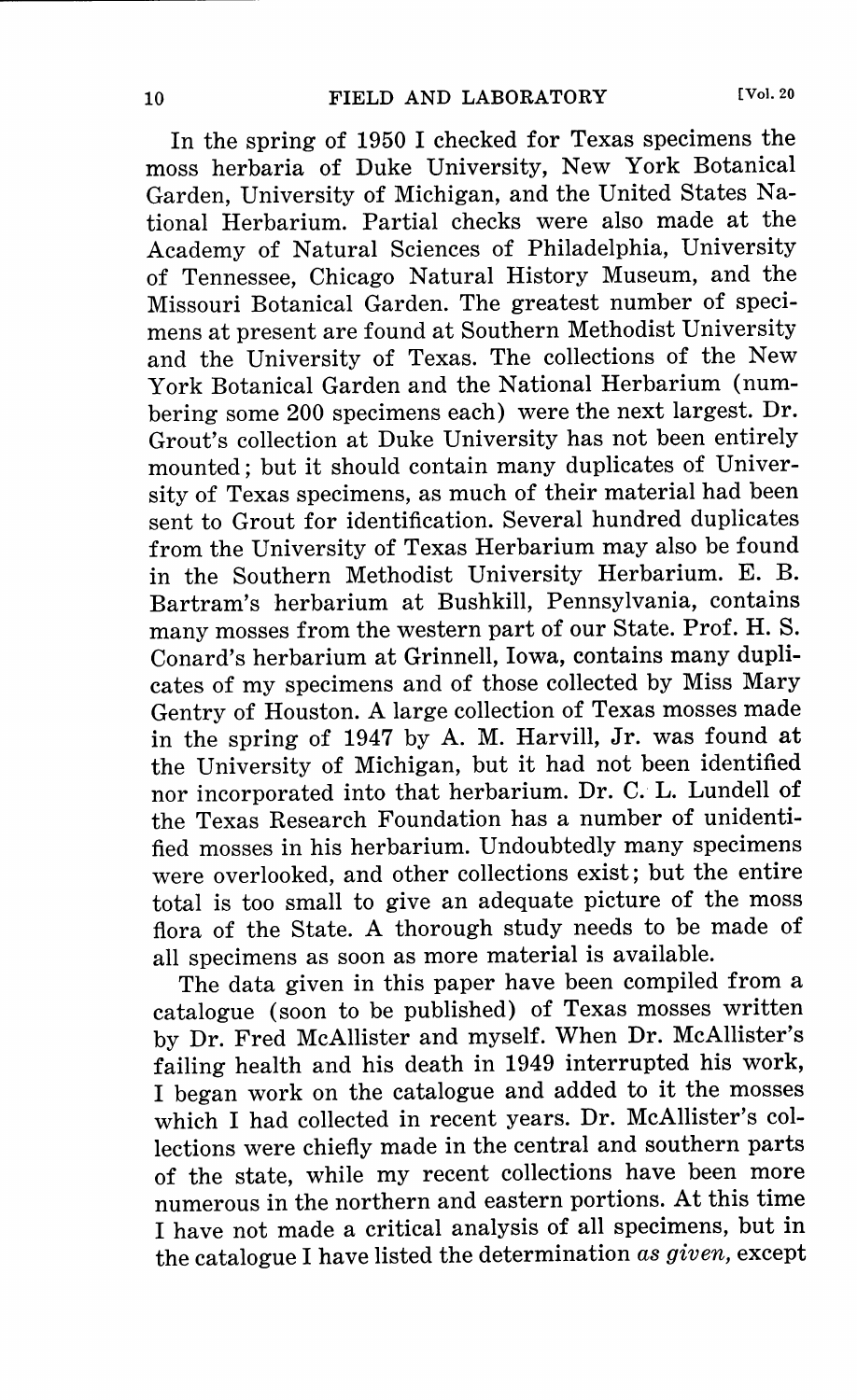## 1952] MOSSES OF TEXAS 11

in the case of a few easily recognized errors. I am grateful to the curators of the various herbaria visited, and to the specialists who have aided in the identification of specimens, and to Dr. Lloyd Shinners, Director of the Herbarium of Southern Methodist University, who has allowed me time to make this study. Most of my collecting time in the last three years has been spent in adding to our bryophyte herbarium. I am especially grateful to Dr. Henry S. Conard for identifying, or verifying my own identifications of most of these specimens and to Dr. Elva Lawton for checking some references. The summers of 1950 and 1951 were spent at the Iowa Lakeside Laboratory, working with Dr. Conard on Texas mosses. The following botanists have assisted with identifications and suggestions: L. E. Anderson, A. L. Andrews, E. B. Bartram, H. L. Blomquist, E. G. Britton, H. S. Conard, H. A. Crum, R. V. Drexler, S. Flowers, A. J. Grout, E. Lawton, G. Sayre, A. J. Sharp, W. C. Steere, R. T. Wareham, W. H. Welch, and R. S. Williams.

The following summary of county collections was made in 1950. Since that time a number of additions to county records would change these figures slightly. In 1950 collections were known from only 113 of the 254 counties in the state. Since 55 of these were represented by only one to five species, it can easily be seen how inadequate is our knowledge of the Texas bryophyte flora. The data are summarized as follows:

*1 species recorded from 15 counties:* Armstrong, Brazoria, Calhoun, Gregg, Jim Hogg, Leon, Live Oak, Mitchell, Navarro, Nolan, Refugio,

Uvalde, Walker, Washington, and Zapata. *2 species recorded from 12 counties:* Blanco, Crosby, Edwards, Grimes, Henderson, Kleberg, Liberty, Ochiltree, Waller, Willacy, and Wilson.

*3 species recorded from 11 counties:* Atascosa, Erath, Galveston, Guadalupe, Hunt, Montague, Morris, Sabine, San Saba, Starr, and Wise.

*4 species recorded from 7 counties:* Aransas, Bell, Hopkins, Irion,

San Augustine, Val Verde, and Wichita. *5 species recorded from 10 counties:* Colorado, Hidalgo, Kinney, Lamar, Marion, Matagorda, McLennan, Orange, Titus, and Wharton.

6-10 species recorded from 20 counties: Austin, Brazos, Cherokee Comal, Fannin, Fayette, Grayson, Harrison, Jefferson, Limestone Montgomery, Palo Pinto, Presidio, Real, Red River, Shelby, Trinity Van Zandt, Williamson, an

Culberson, El Paso, Hood, Johnson, Kerr, Lee, Nacogdoches, Polk, Robertson, Rusk, San Jacinto, and Smith.

*21-30 species recorded from 14 counties:* Anderson, Angelina Bowie Burnet, Cass, Dallas, Gillespie, Gonzales, Hays, Jasper, Milam, Newton: Tarrant, and Tyler.

*31-40 species recorded from 5 counties:* Brewster, Denton Houston Jeff Davis, and Llano.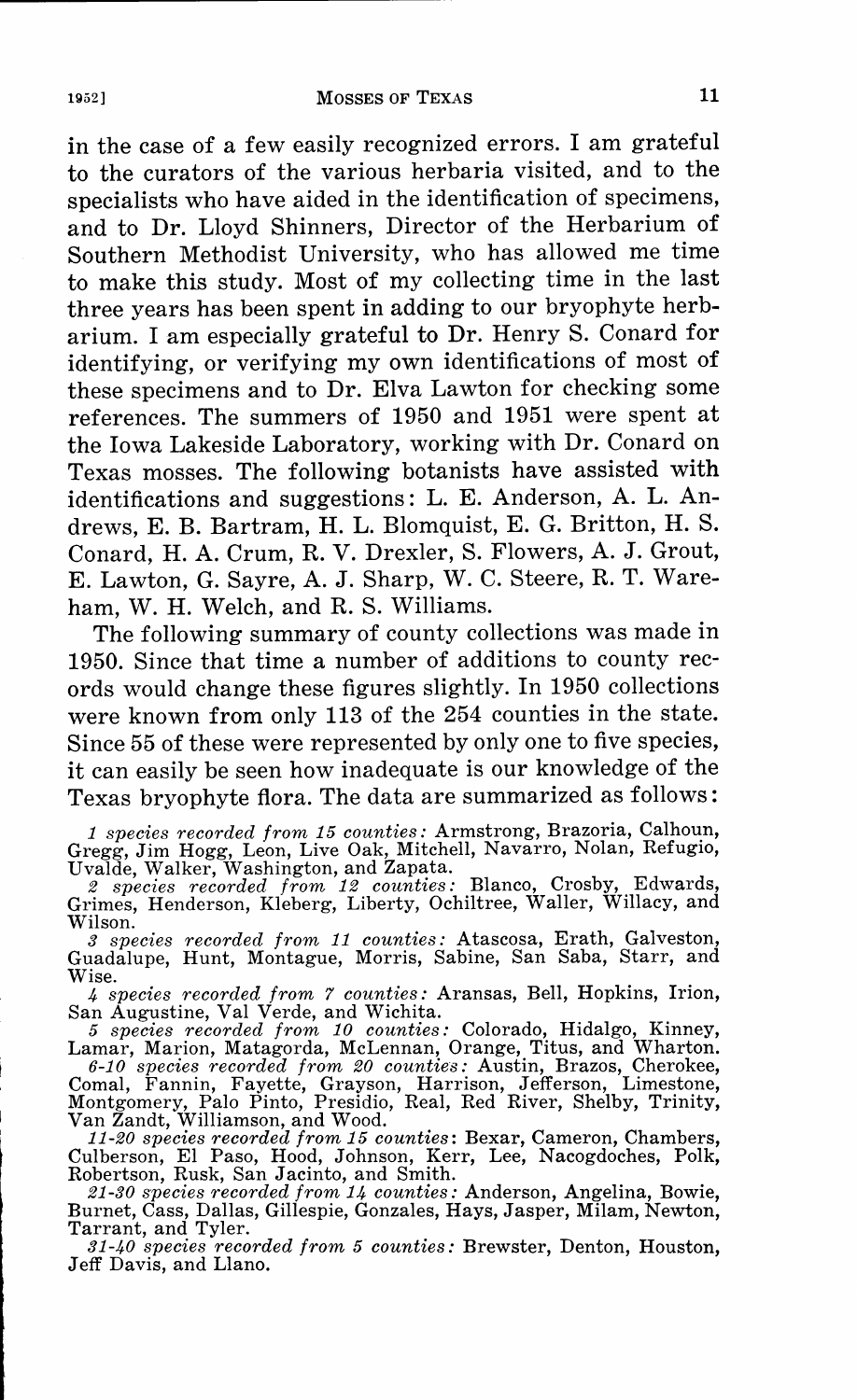The counties showing the most intensive collecting are Bastrop, with 44 species; Hardin, with 63 species; Harris, with 47 species; and Travis, with 98 recorded species. While some collecting has been done in several areas which might be expected to yield numerous records, there are still areas in which much work needs to be done. It is true, however, that in the greater number of counties without moss records, one may expect to find a restricted moss flora because of topographical and climatic conditions. Specimens with incomplete locality data were omitted from the above listing.

The following collectors are represented in the literature on Texas mosses or in the herbaria visited. The number in parentheses represents the approximate number of collections made by each. Because of an incomplete check of herbaria, undoubtedly many collectors and collections were overlooked; but the list will give some idea of the material available.

Albers, C. C. (1)<br>Arnwine, Lena (4)<br>Bakker, C. F. (2)<br>Baumann, Elsa (1)<br>Bechdolt, R. G. (5)<br>Berkman, A. H. (3)<br>Bigelow, J. M. (1)<br>Bigelow, J. M. (1)<br>Bogusch, E. R. (1) Boll, J. (25) Bush, B. F. (3) Capt, Lucille ( 5) Clover, E. (10) Cross, J.C. (5) Cutler, **H.** C. (2) Diercks, F. (5) Dixon, R. A. (1) Drummond, Thomas (2) Earle, F. S. (5 with S. **M.** Tracy) Eckert, Mrs. W. R. (1)<br>Eckert, Mrs. W. R. (1)<br>Faxon, C. F. (2)<br>Fitch, W. R. (3 with<br>J.N.R.)<br>J.N.R.)<br>Floyd, T. C. (7)<br>Frye, T. C. (7)<br>Glowenke, S. L. (2) Griffin, A. (1) Hall, Elihu (25) Harris, Mrs. E. A. (15) Hart, Mrs. Dan (8)

Harvey, V. H. (1)<br>Heald, F. D. (2)<br>Hooks, Mrs. L. C. (40)<br>Hooks, Mrs. L. J. (2)<br>Isely, F. B. (7)<br>Jermy, G. (37)<br>Jermy, G. (37)<br>Jones, E. N. (2)<br>La Motte, C. (1) Langlois, A. B. (1)<br>Lesueur, H. (4)<br>Lewis, I. F. (2)<br>Lewis, I. F. (2)<br>March, E. (2)<br>Mach, E. (2)<br>Meclilister, F. (370)<br>Meclart, V. L. (2)<br>MeCart, W. L. (2)<br>MeCura, K. (13)<br>Mohr, C. (1)<br>Mohr, C. (1)<br>J. A. S.)<br>Morgan, M. B. Palmer, E. J. (10) Parks, H.B. (8) Plank, E. N. (7) Pohl, R. (2) Plummer, F. (2)

Ravenel, **H.** W. (13) Reed, Clyde (2) Reed, J. F. (3) Reese, Roy ( 1) Reid, Bessie **M.** (2) Riedell, M. (2)<br>Rose, J. N. (3)<br>Rowell, C. A. (2)<br>Rowell, C. A. (2)<br>Sanders, O. (10)<br>Schulz, Ellen (6)<br>Schulz, Ellen (6)<br>Sharp, A. J. (2)<br>Shinners, L. H. (2)<br>Slater, Mrs. H. D. (2)<br>Stanfield, S. W. (9)<br>Stanfield, S. W. (9) Steyermark, J. A. (21)<br>Tharp, B. C. (10)<br>Thomson, G. S. (3)<br>Thurow, F. W. (20)<br>Tracy, S. M. (5)<br>Tracy, S. M. (5)<br>Underwood, L. M. (1)<br>Walker, J. B. (37)<br>Warnock, B. H. (14)<br>Watthins, G. M. (1)<br>Whitehouse, Eula (1250) Whitney, **M.** (1) Wright, Charles (18) Wurzlow, **H.** (1) Young, **M.** S. (4) Young, Pauline (18)

Little is known of any bryophyte collections made by the men who collected in Texas prior to 1850. I have found no reference to bryophytes collected by Dr. Edwin James along the Canadian River in 1820. Perhaps his failure to collect them may have been owing to the fact that his trip was made in the summer in a region where bryophytes are never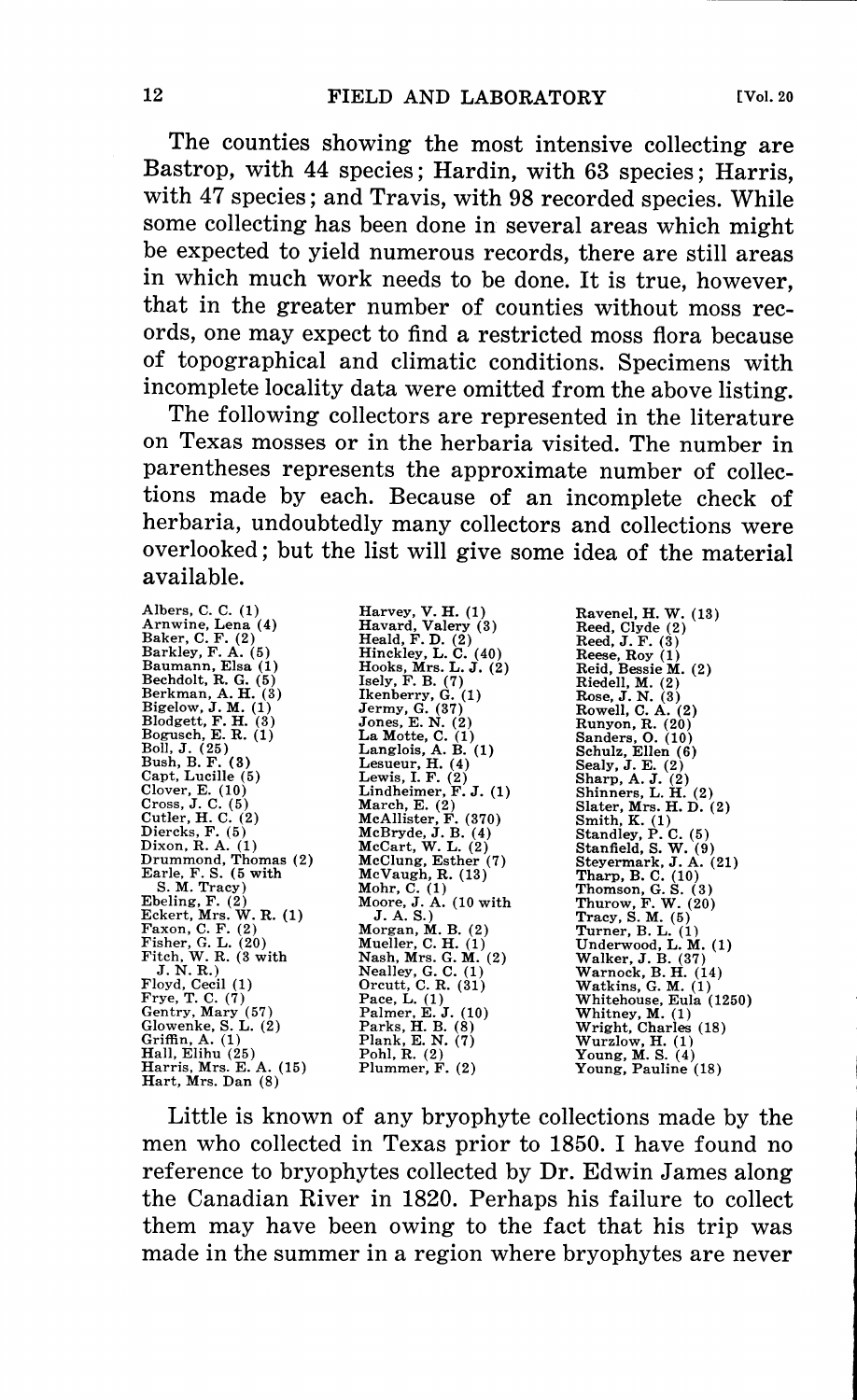<sup>p</sup>lentiful at any season, and where they might pass unnoticed in a desiccated state. If Berlandier made any collections of mosses and liverworts on his trips through the southern part of the State, no record has been found in American herbaria and literature. His travels carried him at a favorable time through regions where collections might have been made. Thomas Drummond's collection of bryophytes from the southern states, distributed in 1841 and named by Wilson and Hooker, contained at least two Texas specimens, duplicates of which are in the New York Botanical Garden. Sullivant (1874) in his *!cones Muscorum* cites one Lindheimer specimen from Texas collected by Ferdinand Jacob Lindheimer, sometimes called "the father of Texas botany."

Texas bryology may be said to have had its beginnings in the collections made by Charles Wright from 1847 to 1852 in the central and southwestern part of the state. William S. Sullivant (1856) in the second edition of Gray's *Manual of Botany,* or in the separately published *Mosses of the United States,* described eight new species. These were *Acaulon Schimperianum, Bruchia brevifolia, Coscinodon Wrightii, Orthotrichum texanum, Syrrhopodon texanus, Fabronia Wrightii, Omalia Wrightii,* and *Fissidens synoicus.*  One of these has since changed generic status, and two have been reduced to synonomy. San Marcos was given as the type locality for five of these, San Antonio for one, and "Texas" for the other two. Considering that the number of moss collections made by Wright was very small, this is a remarkable record. Lesquereaux and James (1884) cite eighteen Wright collections. From a copy of Wright's field notes on his southwestern trips for 1849-1852 made by Dr. Lloyd Shinners at the Gray Herbarium in 1946, I found a record of fourteen collections of mosses. Hill (1907) cites a Wright specimen collected at San Marcos in 1847. According to Geiser (1948), Wright lived at San Marcos for several months in 1850. Some of Wright's specimens, marked from San Marcos, are so like the moss flora near Zavalla where Wright made his headquarters for two or three years that one wonders if some mistake had been made in the labels. Distribution of duplicates of Wright's specimens was made by Sullivant and Lesquereaux in 1856 in their Musci Boreali-Americani. Bryologists have reported that most of Sullivant's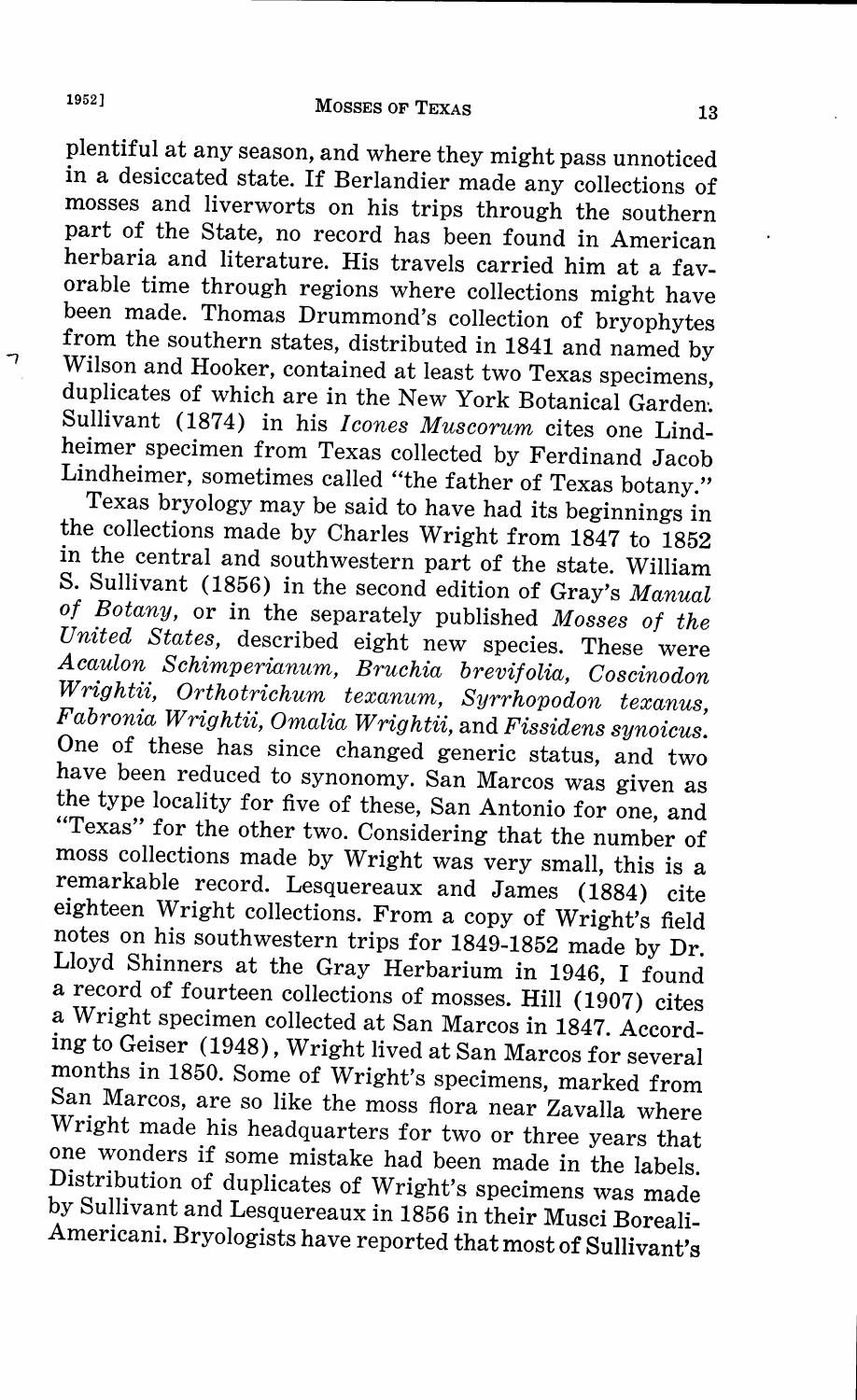types have disappeared from the Gray Herbarium where they were deposited.

The two regions in which Wright made most of his collections have since then been the source of many collections, most of which have yielded new species or new records for Texas or the United States. The central part of the state, characterized by an uplift of limestone known as the Edwards Plateau and broken by many rivers and springs, has profited by the work of Dr. F. McAllister and others. Some of Dr. McAllister's specimens have been included in Grout's North American Musci Perfecti, and others form the basis of the University of Texas Bryophyte Herbarium. Grout (1945) described a new species, *Acaulon megalosporum,* from plants collected at Austin (N.A. Musci Perfecti 421). One of my specimens from Seven Hundred Springs (west of Junction, Kimble County) was named by Grout in 1933 as a new species, *Hygroamblystegium macroneuron.* Bartram (1928) reported on a collection of mosses made by Mrs. E. A. Harris near San Antonio and Kerrville. One of these, *Pleuropus Bonplandii,* was a new record for the United States.

The Central Mineral Region, an extrusion of pre-Cambrian rocks in the Edwards Plateau in Llano, Burnet, and Gillespie counties, has been worked by Jermy, McAllister, Barkley, Whitehouse, and others. The specimens of Gustav Jermy in the United States National Herbarium have received little notice. He collected 37 or more mosses in several localities in Gillespie County in 1888-90. Cardot & Theriot (1904) described as new *Desmatodon tophaceus* var. *decurrens,*  based on a collection in Dr. E. Zickendrath's herbarium made by Rev. F. Ebeling on Shovel Mountain in Burnet County. Whitehouse (1933) listed nine mosses as taking part in plant succession on the granite. The moss flora of this region, when it has been worked in more detail, will probably show a definite relationship to that of the Rocky Mountain region of western Texas.

In the mountainous region west of the Pecos River, several collectors since Wright have advanced our knowledge of the moss flora. Dr. Valery Havard in 1883 collected a few mosses. Bartram (1929) reported on a collection of thirty species made by C. R. Orcutt near Alpine and Fort Davis in May and June of 1926. From these Bartram described as new species, *Weisia glauca, Grimmia americana,*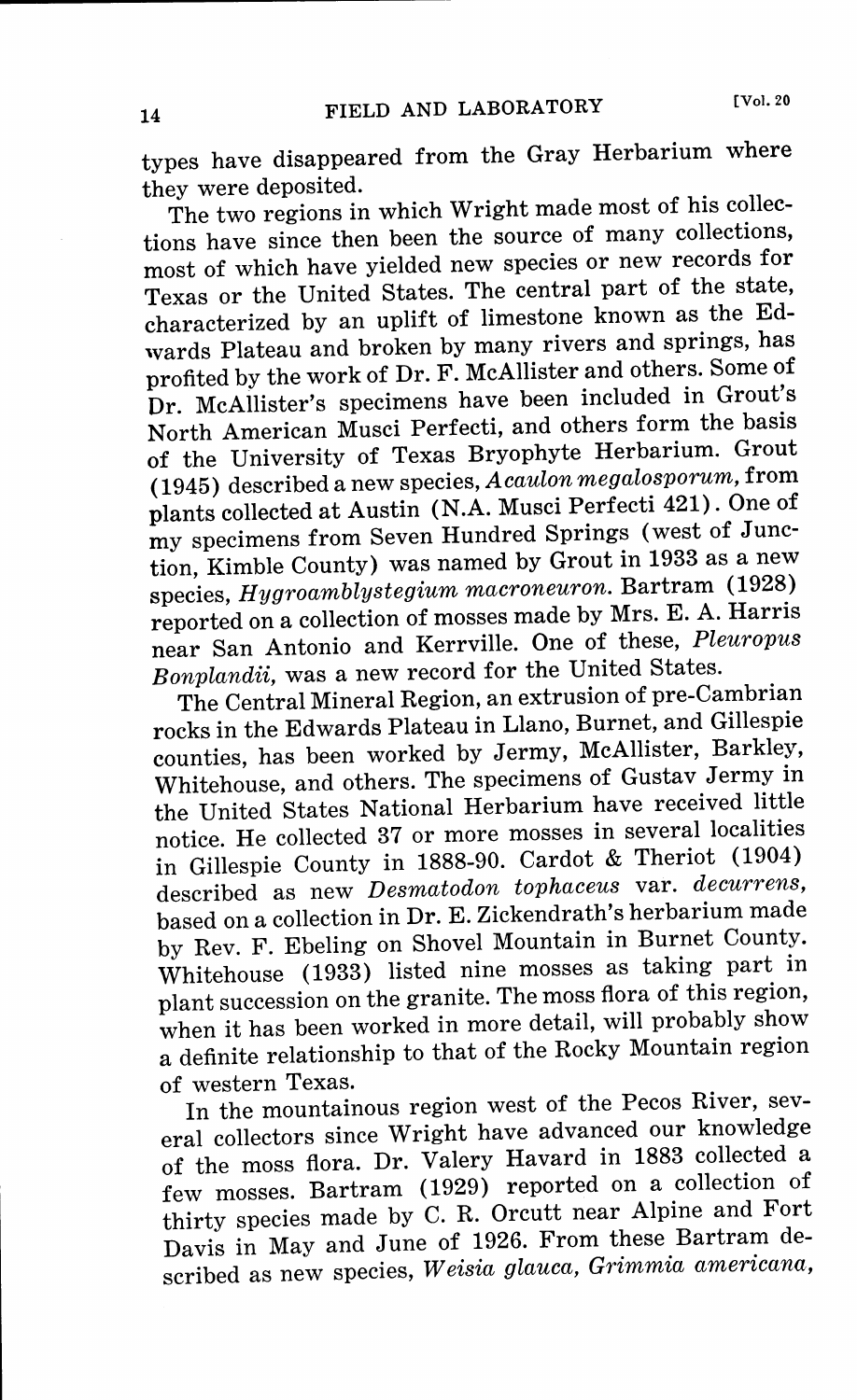and *Funaria Orcutti,* and reported as new to the United States flora *Brachymenium mexicanum* and *Tortula obtusissima.* E. J. Palmer and A. H. Berkman collected in the same general area in 1928. *Ptychomitrium serratum,* collected in the Guadalupe Mountains in 1924 by P. C. Standley, was a first record for the United States as reported by Bartram (1926). Steyermark and Moore (1933) collected in the Chisos, Davis, and Guadalupe Mountains, reporting *Venturiella sinensis* for the first time in North America. My collections in 1931-32 were made chiefly in the Hueco and Franklin Mountains near El Paso; but those of 1948-51 were made in the Chisos and Davis Mountains. Bartram (1940) reported *Lindbergia ·mexicana* as new to the United States and described a new species, *Didymodon Hinckleyi* from L. C. Hinckley's collections in the Davis Mountains. Other collectors of this region include Tracy & Earle, Mueller, and Marsh. Conard (1947) reported B. H. Warnock's collection of *Braunia secunda* as new to Texas, but several other specimens were collected before Warnock's.

In the area south of Corpus Christi and San Antonio to the Rio Grande, little collecting has been done. It is a region of chaparral growth and very low rainfall. Some few mosses have been found on moist sand along the Rio Grande, on moist decayed logs, and on soil at the base of trees. Clover (1937) in a vegetational survey of the lower Rio Grande valley reports four liverworts and ten mosses. In her collection was a specimen of *Erpodium domingense* which Steere (1934) reported for the first time in the United States. Robert Runyon of Brownsville, one of the two Texas members of the American Bryological Society, has collected 20 mosses in the vicinity of Brownsville. One of these, *Acaulon Runyonii,* was described as new by Grout (1945). In a personal letter Mr. Runyon has commented upon his attempts to grow some of these mosses in an effort to get fruiting specimens in his region. Several other specimens have been collected along the river by J. N. Rose and Wm. R. Fitch in 1931 and by myself in 1944.

The eastern part of the Texas coastal plain shows few collections. Those for Chambers and Harris counties were chiefly made in wooded areas where rivers empty into the Gulf of Mexico. According to Childs (1947), H. W. Ravenel collected cryptogamic specimens in Texas in 1869 between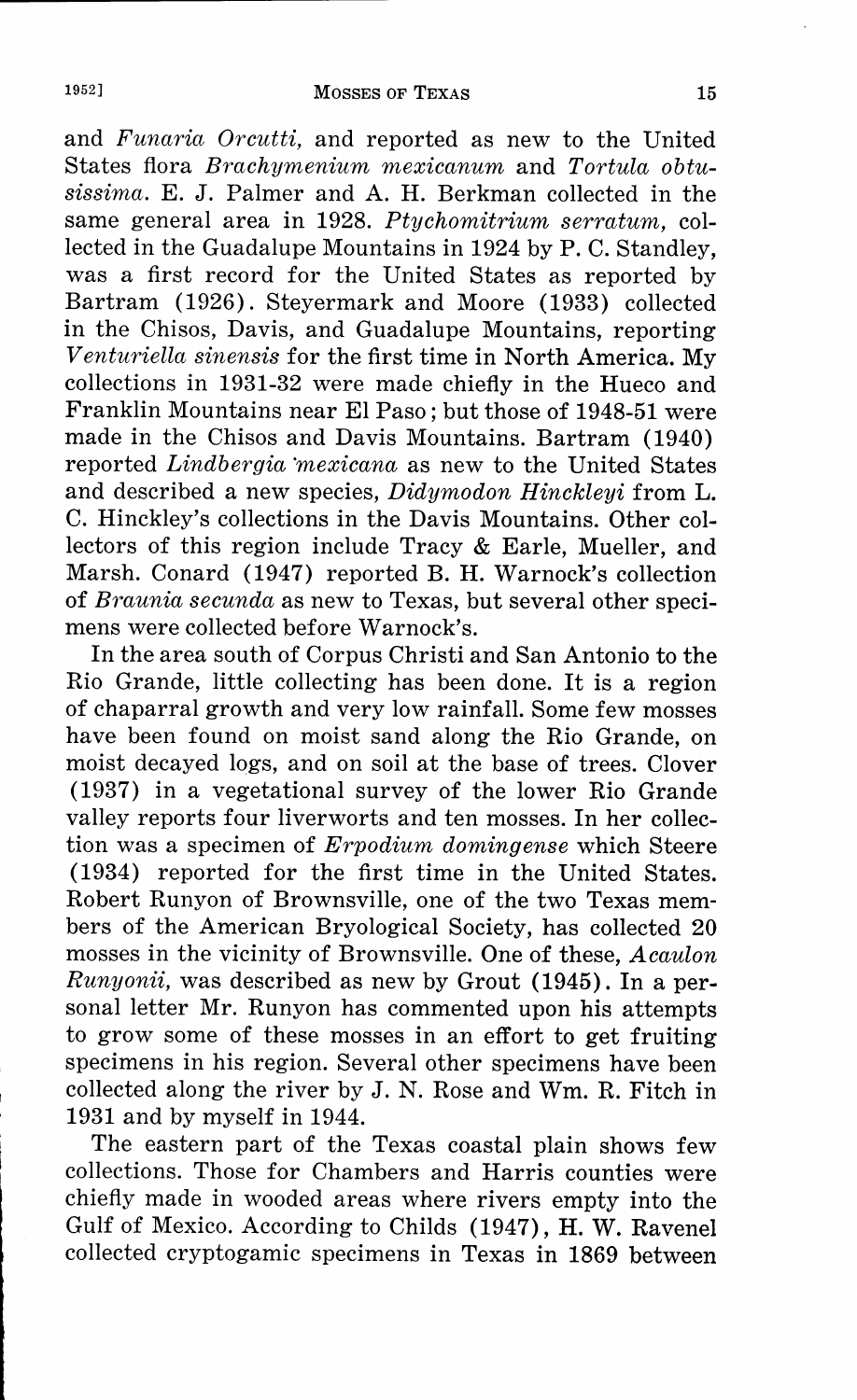Galveston, Houston, and Corpus Christi. Near the Ashbel Smith farm on Galveston Bay, he made the only collection of *Anacamptodon splachnoides* known from· the state. R. G. Bechdolt in July, 1870 collected five mosses on Matagorda Bay, among which was *Octoblepharum albidum,* a very common and abundant moss on the eastern coastal plain of Florida, according to Schornherst (1943). I found the specimen incorrectly filed at the New York Botanical Garden, and this probably accounts for the fact that Williams (1913) and Grout (1937) state only that it is also credited to Texas by Austin. In 1892, E. N. Plank collected a few specimens in Wharton and Jefferson counties. The best known collection has been that of Elihu Hall in March, 1872, mostly from Harris County near Houston but some from Dallas County. He made at least 25 moss collections from which Austin (1874) described *Bruchia Hallii* and *B. texana* and in 1877 *Archidium Hallii* and *Fissidens Hallii.* Several other new species named by Austin from other collections have been reduced to synonomy. Recent collections, chief among which are those made by George L. Fisher, F. W. Thurow, and Mary Gentry, have added considerably to our knowledge of the area.

Mosses are more abundant in number of plants and probably more abundant in species in the longleaf pine belt and the magnolia-beech forests of Southeastern Texas than in other areas of Texas. However, Travis County in central Texas has been better worked and shows 98 recorded species to 63 species for Hardin County where the collecting for the area has centered. These collections have been made principally by McAllister, Young, and myself; but significant help has been given by two local naturalists, Mrs. Bessie Reid and Mrs. L. J. Hooks. Their farms, 7 miles south of Silsbee, have proved fertile collecting grounds for both mosses and flowering plants. The moss flora of this area shows a close affinity with that of the coastal plain of Georgia, and 66 of the 98 species listed by Schornherst (1946) may be found in Texas. Dr. McAllister collected through many seasons in the loblolly pine belt of Bastrop County, but very little was known of the moss flora of the shortleaf pine belt until my recent collections have become available.

Along water courses and in boggy areas of the post oak and pine forests of north and northeast Texas, many mosses